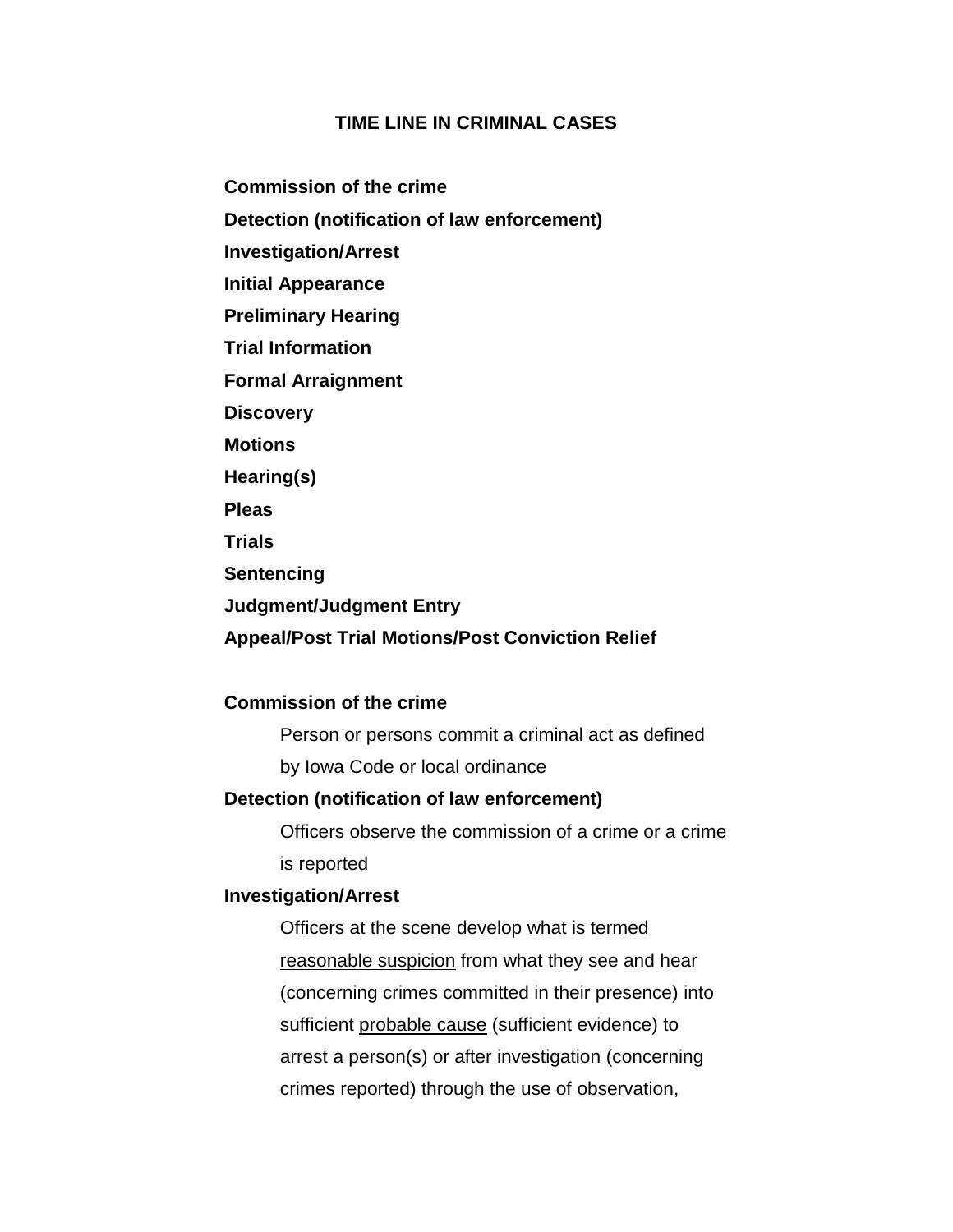interviews, subpoenas, search warrants, and or technical or scientific testing develop probable cause to arrest (take the suspect person(s) into custody). When a person is arrested the law enforcement officer files either a Citation (commonly used for traffic offenses) or a document called a Complaint and Affidavit (for simple misdemeanors, indictable misdemeanors and felonies) in which the officer states the crime charged, the applicable code section(s) and provides a description in support of the charge of what the officer knows the charged person to have done. The Complaint and Affidavit must be sworn to and notarized for the judge's approval. If the complaint and affidavit applied for by the officer is for a crime committed outside of the officer's presence the officer (usually) requests the judge or magistrate to issue a warrant for the person's arrest. Sometimes, the court will issue a summons to appear if the court is satisfied the person will appear as ordered.

### **Initial Appearance**

The first appearance of an arrested person before a judge or magistrate that occurs within 24 hours of arrest and where the judge or magistrate informs the arrested person of the charges against them, the possible penalties they face, the amount of bail required or any other terms of release from custody and if the person is facing a possible jail sentence asks the person(s) if they want an attorney appointed if they can't afford to hire an attorney themselves. A person who chooses to represent themselves is said to be "Pro se". If the charge is an indictable criminal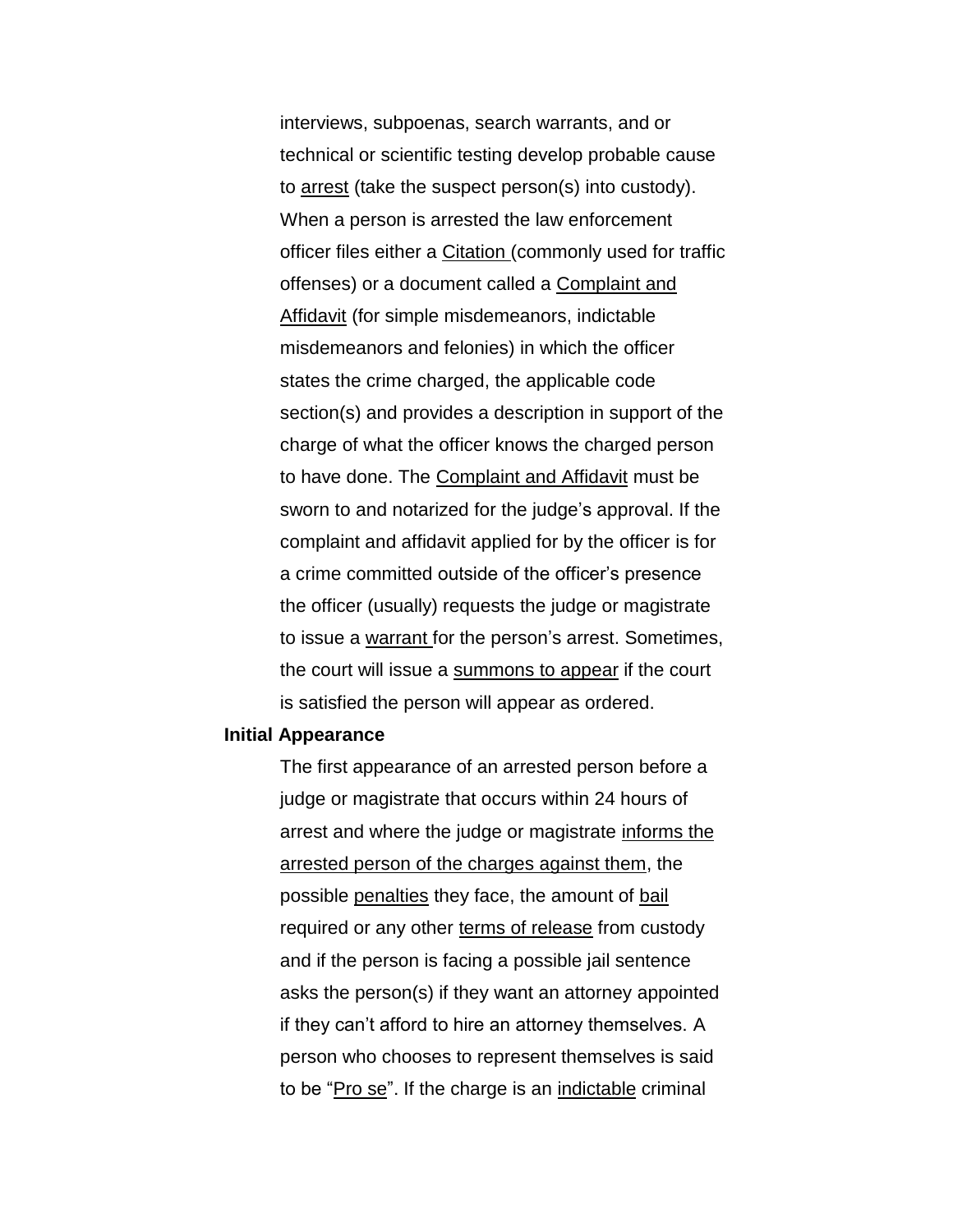charge (one that the penalty requires filing a formal charging document called the trial information by the county attorney) the court informs the person of the next court event called the preliminary hearing date.

#### **Preliminary Hearing**

The preliminary hearing date is the date set by the court which directs the county attorney to have the County Attorney's True Information (the Trial Information) filed with the court. The court is bound to order this date within 10 days of arrest if the defendant remains in custody or within 20 days if the defendant has been released from custody on bail or with other conditions. The trial information **must** be filed no later than 45 days after arrest (speedy indictment rule of criminal procedure). When the county attorney files the trial information the court sets the next hearing date called the formal arraignment. If the county attorney files the trial information the preliminary hearing is "mooted" and does not take place. If the county attorney misses the preliminary hearing and the defendant objects the case is dismissed. The case may be refiled as long as it is filed before the 45 day speedy indictment period expires unless the 45 days are waived by the defendant.

### **Trial Information**

The formal charging document less commonly referred to as A True Bill, A True Information or The County Attorney's True Information. A Grand Jury is used in some states and can be used in Iowa by county attorneys to formally charge a person with an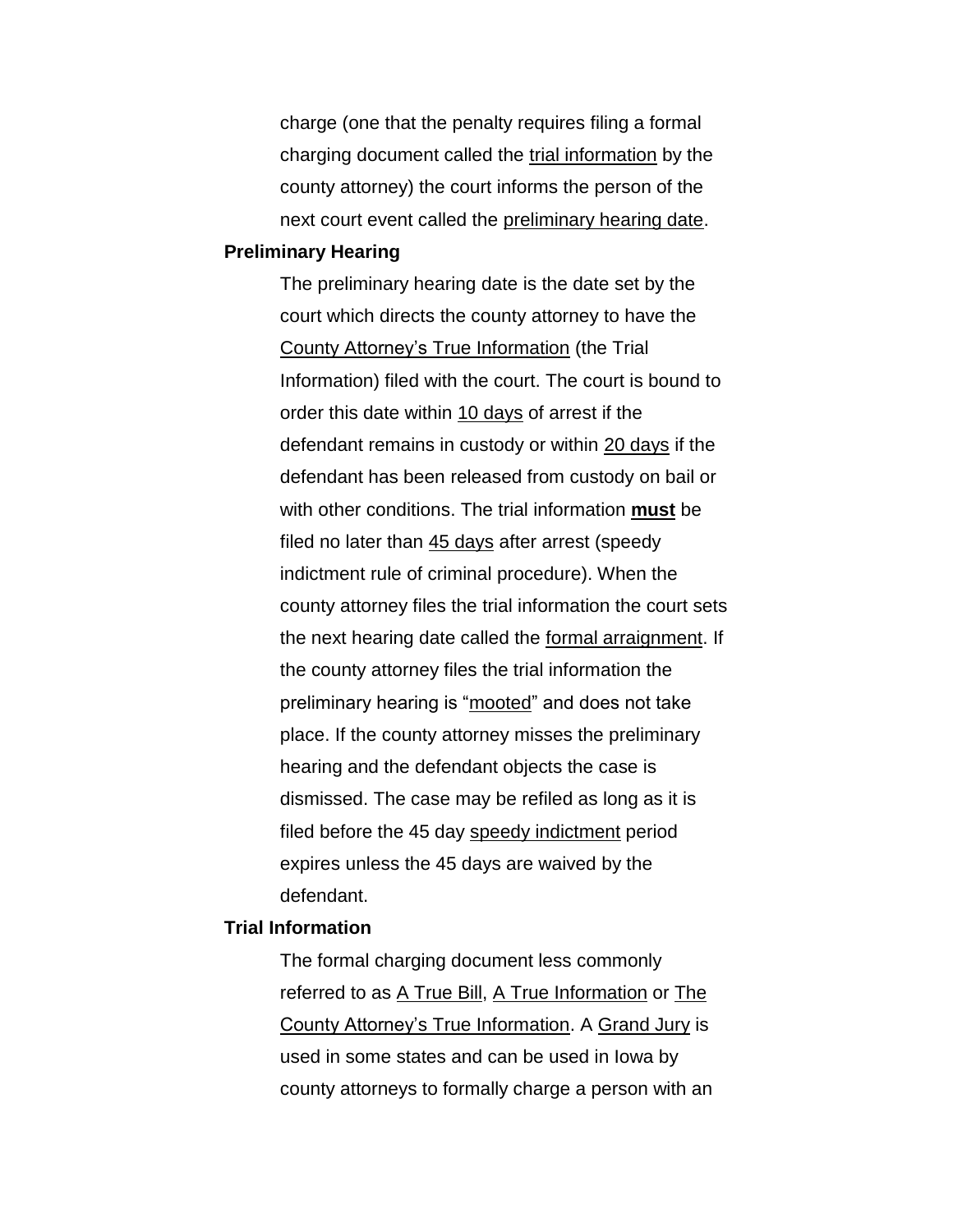indictable offense. A Trial Information has the same legal effect as a Grand Jury Indictment.

#### **Formal Arraignment**

The arraignment is the hearing set by the court for the defendant to enter a formal plea of guilty or not guilty. The defendant can appear in person to enter his/her plea or usually (if the defendant is represented by an attorney) the arraignment is filed in writing. The arraignment is important because it states whether the defendant **demands or waives** his or her right to a speedy trial. Upon receipt of the defendant's formal plea the court enters orders setting a trial and setting discovery deadlines depending on whether a demand for speedy trial is made. **If speedy trial is demanded trial must take place within 90 days of when the indictment is found** according to the rule of criminal procedure for speedy trial. There is a second speedy trial rule which says a criminal case must be brought to trial within **one year after the defendant's initial arraignment.**

#### **Discovery**

This is commonly referred to as the period of time between formal arraignment and trial. This period of time can vary from a couple of months to a year or more depending on the complexity of the discovery proceedings. This is the period of time where the attorney for the state and the attorney for the defendant figure out the strength of their cases and usually work out a plea agreement. During this period of time motions of various types may be filed by both the defendant's attorney and the county attorney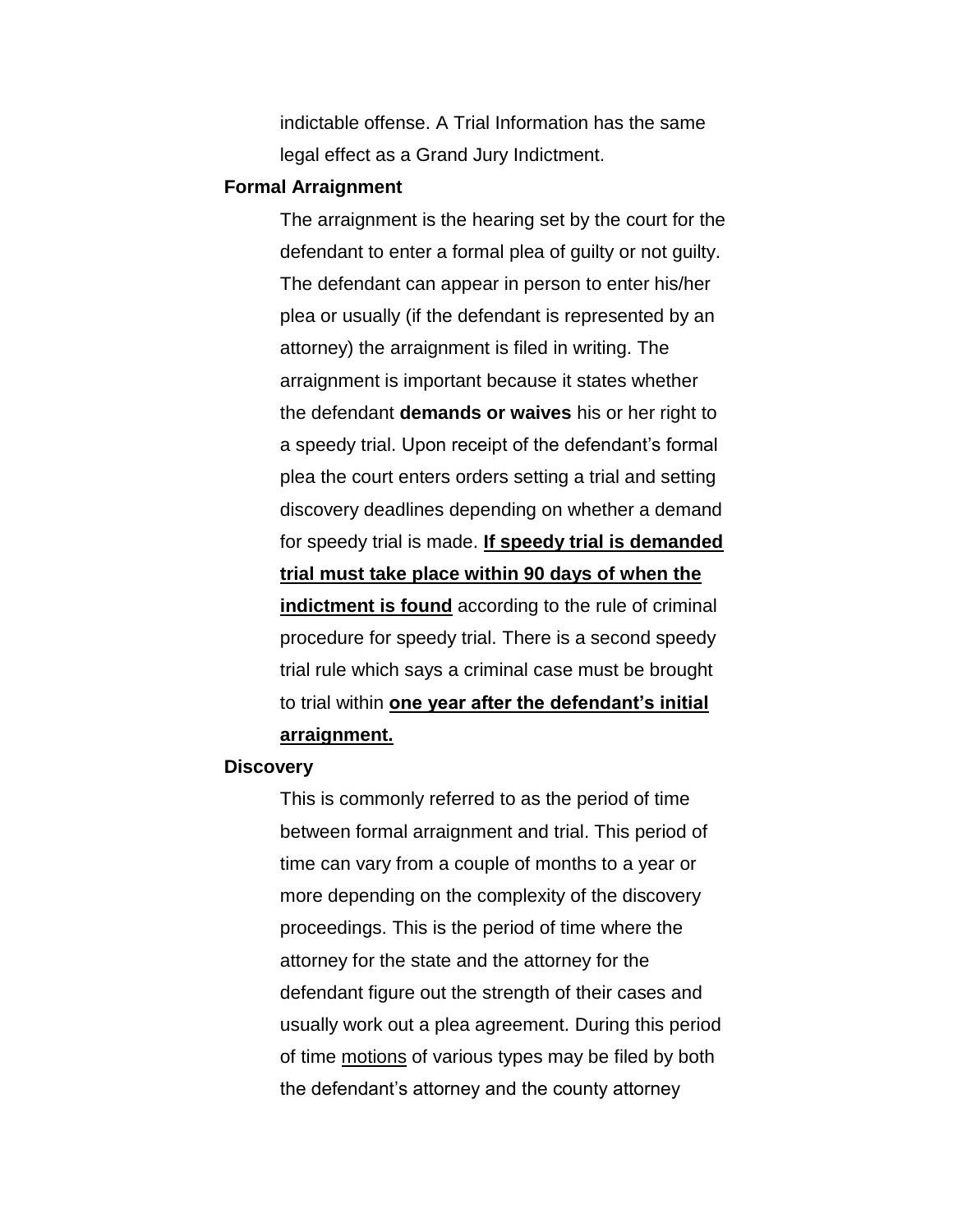depending on the evidence. The rules of criminal procedure allow both the defendant and the state to questions each other's witnesses ahead of trial by way of a deposition. Depositions are reported (a court reporter swears in the deponent and records the proceeding). Usually, a transcript of the deposition testimony is prepared for use at trial.

#### **Motions**

Motions are filed by the attorneys and request the court to order one side of the case or the other to do or not do various things related to the case. The most common motions are usually motions to suppress evidence (filed by the defendant) to keep out evidence; motions to produce evidence of all types (filed by both the defendant and the state); motions in limine (filed by both the defendant and the state and similar to a motion to suppress) to limit what either side may introduce in the way of evidence; and other less commonly used motions to request just about anything to ensure a fair trial. In other words, there are really no set limit to the type and number of motions that can be filed. The court sets these matters to decide the motions by orders called hearings.

# **Hearing(s)**

A word used by the court for a particular order setting a time which the parties (the state and the defendant) are to appear and present evidence and argument in support of whatever motions or issues that come along. If a defendant has not waived speedy trial these matters are set very quickly by the court in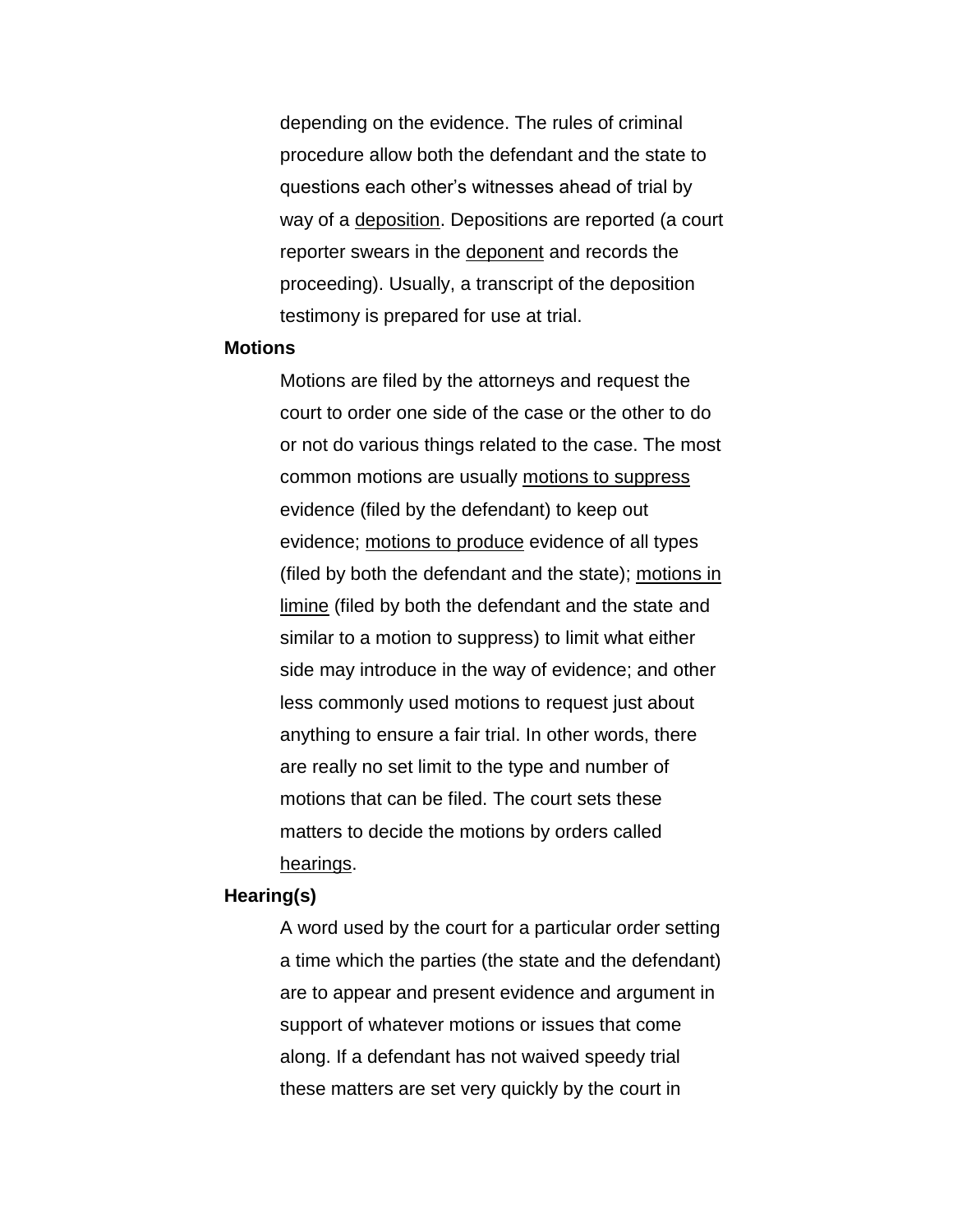order to insure a trial may be scheduled within the 90 day speedy trial rule of criminal procedure. All hearings have the ultimate goal of streamlining the issues so that if the case goes to trial there will be less of a chance for a problem that delays or causes a mistrial.

#### **Pleas**

Most cases are resolved by way of plea negotiations. If a plea agreement is reached the state and the defendant inform the court and the trial is taken off the schedule and the case is set for a plea. Most pleas in criminal cases may be submitted in writing but felony pleas must be taken by the judge in open court by colloquy (the defendant speaks with the judge). Whether answering in writing or by oral question and answer the defendant satisfies the court's requirements of voluntariness, with a stated understanding by the defendant of their rights and consequences of their plea and that there is a factual basis for acceptance of the plea by the court.

# **Trials**

Cases that are not resolved are tried either to a jury or to the court. Trials to the court (to the judge sitting as the Trier of Fact) are referred to as "bench trials". Most traffic cases are bench trials but Iowa is one of a few states which permit a jury trial on a traffic case if timely requested by the defendant.

#### **Sentencing**

Sentencing is the word for the hearing in which the court imposes judgment. Sentencing can be carried out by the court in writing for all criminal case except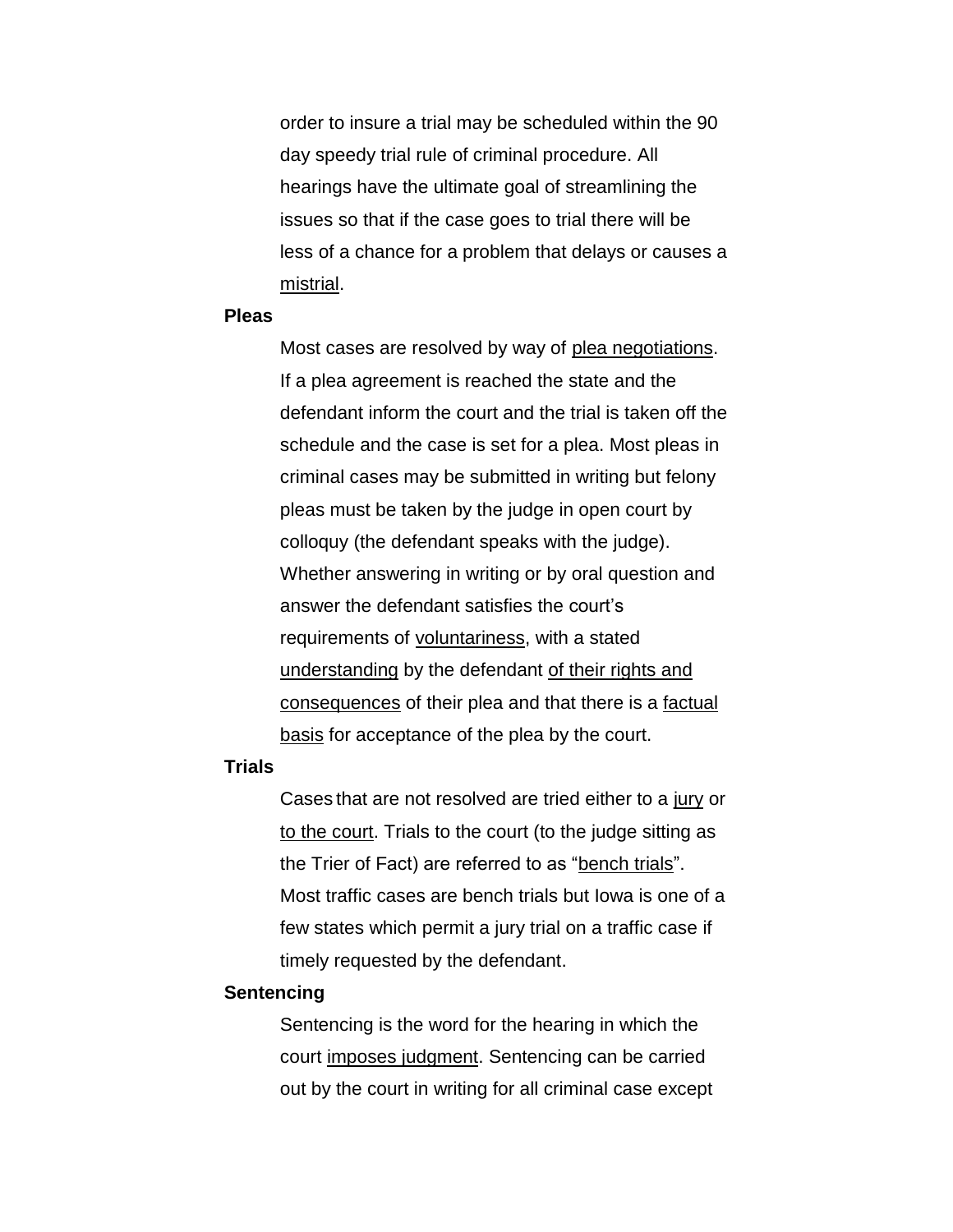felonies. Usually, the court sentences indictable cases, serious misdemeanors, aggravated misdemeanors and felonies in open court (with the defendant present). Evidence is received usually in the form of reports, criminal histories, examinations of all types for substance abuse evaluation, letters of support from friends and employers, Department of Correction Pre-Sentence Reports, testimony from victims, etc. Testimony and exhibits are received into evidence and considered by the court. The court is always free to exercise judgment independently and seldom allows the parties to know in advance whether the court will abide by plea agreement when imposing judgment.

### **Judgment/Judgment Entry**

Judgment is the word that describes the court's decision at sentencing. The sentence the defendant receives is prepared in writing by the judge and is referred to as the Judgment Entry. This document sets forth the terms of the defendant's sentence. Sentences are put into three types: Deferred Judgments, Suspended Sentences and Imposed Sentences. Deferred Judgments and Suspended Sentences carry periods of probation for the defendant. A Deferred Judgment (the best possible sentence a criminal defendant can receive) is just what it sounds like and if the defendant successfully completes the probationary period no "judgment" enters and the defendant has no conviction on his/her record. A suspended sentence and an imposed sentence both carry convictions on the person's